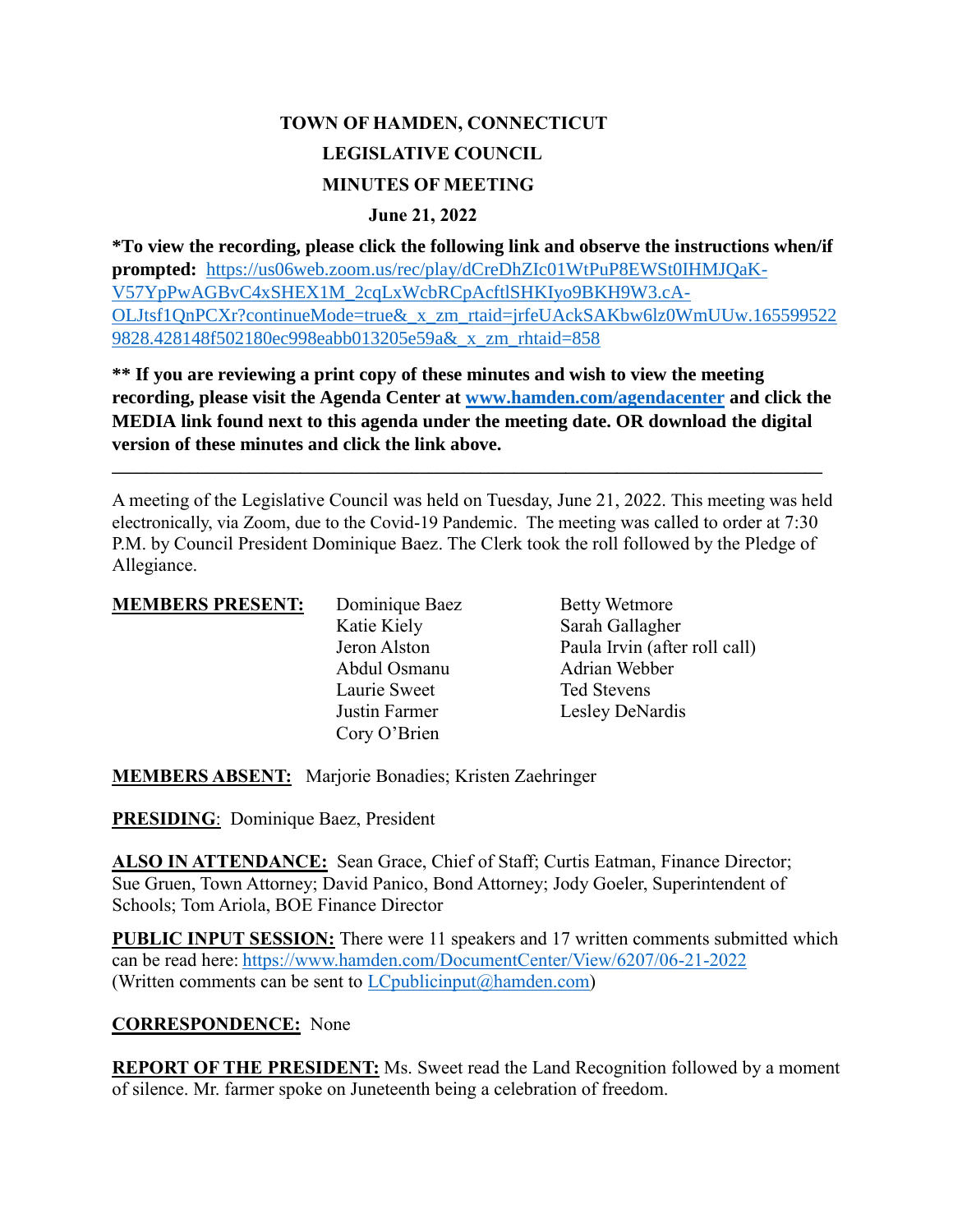# **REPORTS OF BOARDS AND DEPARTMENTS:** None

# **REPORTS OF COUNCIL LIAISONS:** None

**APPROVAL OF PREVIOUS MINUTES:** Ms. Baez requested a motion for approval of the minutes from May 16, 2022. Moved by Ms. Kiely, seconded by Mr. Farmer and approved unanimously. Ms. Baez then requested a motion for approval of the minutes from May 17, 2022. Moved by Mr. Farmer, seconded by Mr. Osmanu and approved unanimously. Ms. Baez next requested a motion for approval of the minutes from June 6, 2022. Moved by Ms. Sweet, seconded by Ms. Kiely and approved unanimously.

## **EXECUTIVE SESSION:** None

**CONSENT CALENDAR:** Ms. Baez pulled #5 from the consent calendar saying it was passed already at a previous meeting. Mr. Farmer asked that items # 3 and 6 be pulled to the regular agenda. Ms. Baez then requested a motion for approval of the consent calendar without items 3, 5 and 6. Moved by Ms. Kiely, seconded by Mr. Farmer and approved unanimously.

- **1. Order amending the 2021-2022 Fiscal Year Budget – Town/BOE Medical Insurance account**
- **2. Order amending the 2021-2022 Fiscal Year Budget – Accrued Benefits/Retirement**
- **4. Order authorizing intradepartmental transfer 2021-2022 FY Budget – \$40,000 to Prof./Tech. (Town Attorney)**

# **REGULAR AGENDA:**

## **6. Resolution concerning the enhancement and protection of tenant's rights (Pulled from consent)**

**--** Moved by Mr. Farmer, seconded by Mr. Osmanu. DISCUSSION: Mr. Farmer thanked the community members for organizing this and bringing their concerns forth. He said this resolution puts them in a position where they can be proactive and that there's a lot of work to be done and voting for this makes them rethink the wheel and get to the other side assuring that we can have proactive protections. Mr. Osmanu aaalso thanked the tenants for making their voices heard and said let this be an affirmation that we will be looking at housing and protecting our tenants. He then stated ¾ of the housing code has not been updated since 1967. Ms. Baez said the tenants were brave to do this and thanked them for being brave. She also thanked Councilor's and the attorney's for this. Ms. Kiely also thanked all the residents and tenants for coming and speaking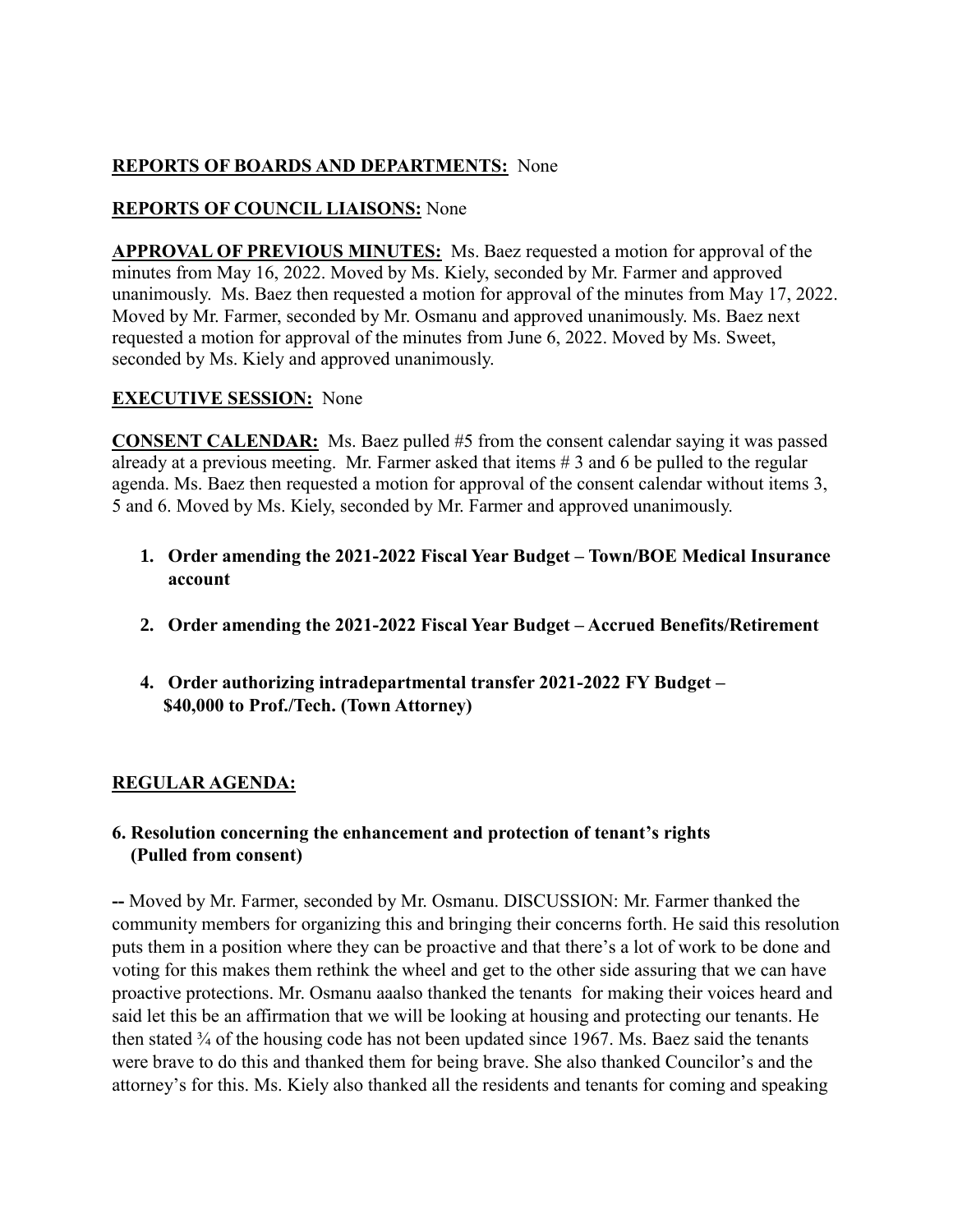on this. She also stated how important it is for our Boards and Commissions to represent the whole Town.

Mr. Farmer said he had a few tweaks for the language per the health department.

Mr. Farmer **moved a motion** to amend this and change Quinnipiac Valley Health District to Director of Health in the  $8<sup>th</sup>$  Whereas and also in #2 under NOW THEREFOR BE IT RESOLVED change Quinnipiac Valley Health District to Director of Health and take out to expand its contract with the town and put in to broaden its housing related inspection and enforcement activities. The amended motion was seconded by Mr. Osmanu and approved with 1 abstention (DeNardis)

A vote was taken on the resolution as amended and approved with 1 abstention (DeNardis)

# **3. Resolution establishing a reserve fund for capital and nonrecurring expenditures (Pulled from consent)**

-- Moved by Mr. O'Brien, seconded by Mr. Alston.

**Mr. O'Brien moved a motion** to amend this with additions in blue and strikeouts in red. The first addition was adding the first WHEREAS to say **"WHEREAS, the Town of Hamden, Connecticut (the "Town") may sell Town property from time to time;"** and in the second WHEREAS at the end and after (a "CNR Fund") add the words **"which may be funded from the sale of Town assets and other resources;"** and under NOW THEREFORE, BE IT RESOLVED etc. and under number 1, after the first sentence add a sentence saying **"CNR Fund shall have two accounts, (1) the Town Account and (2) the Board of Education Account, for the purpose of accounting for receipts and disbursements."** and lastly in the fourth WHEREAS after the word Town remove the words **"of Hamden, Connecticut (the "Town")**. The motion was seconded by Ms. Baez.

Mr. Farmer asked what time to time meant. Mr. Panico said the thought was that there may be assets that get sold in the future and it might not just be one particular thing, but it may be in the future, and you would use this fund for other purposes as well. Mr. Farmer said he doesn't know if they're going to keep this as a practice moving forward, but once they do this and see how they feel about it maybe they can come back to it and hopes they're not wetting themselves to this being the process but let's give it a try.

A vote was taken on the amendment and approved unanimously.

Mr. O'Brien said we don't need to borrow for capital investments it can be paid for with cash not borrowed and he loves the idea that they're setting up these accounts right now and it's being funded by the sale of Wintergreen and in the future if we do have a surplus at the end of the year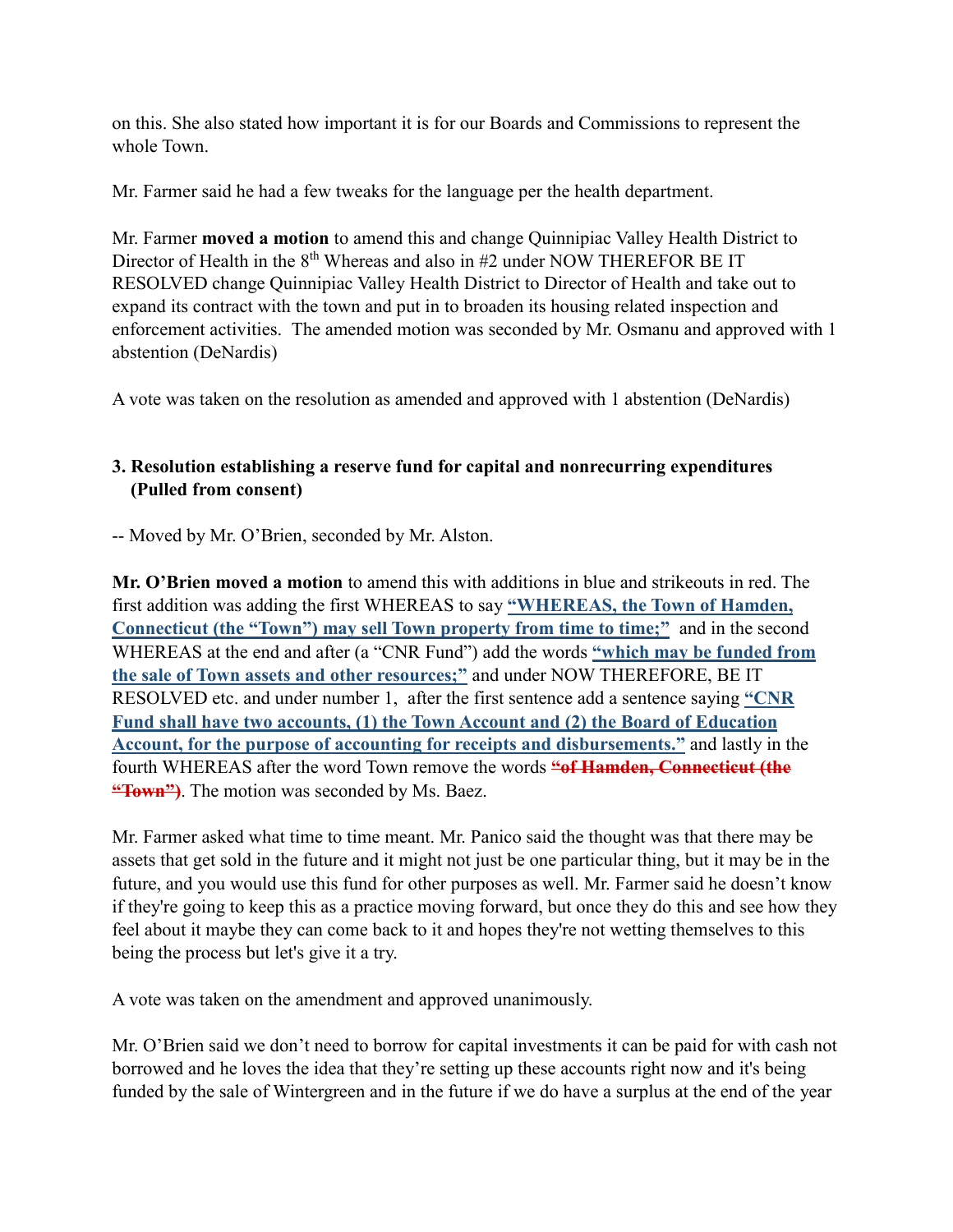that money can go into these accounts and we can actually stop borrowing and be in a better position and start paying for things like paving with cash instead of borrowing and living off of our credit card like we had for decades. He said he is very much in favor of this type of account and thinking in the future.

Mr. Farmer said they need a plan, they need to create plans, and they need to think about long term goals. He said there's lots of discussion to be had and he's looking forward to partnering with everybody to do that.

A vote was taken on the resolution as amended and it passed with 1 abstention (Osmanu)

## 1. Order amending the 2021-2022 Fiscal Year Budget – Town Wide Savings

-- Moved by Mr. Farmer, seconded by Mr. Alston. DISCUSSION: Mr. Eatman explained how this credit was put in the budget and has to be filled and all savings to date have been used to fill other gaps so they're asking to use \$750,000 from the fund balance. Mr. O'Brien explained how historically a lot of these deficits were swept in an Omnibus end of year transfer. He said he appreciates the honesty on bad budgeting practices and the effort to be more honest and transparent. Mr. Farmer asked if it's the last time they'll see it. Mr. Eatman said yes. Ms. DeNardis said she will reluctantly vote for this but wants to be assured this is the last time it'll happen. Mr. Eatman said he cannot speak to what future Mayor's or Councils will do. Ms. Wetmore asked if this would create a surplus at the end of the year. Mr. Eatman said no. Ms. Baez thanked everyone for correcting an old problem.

A vote was taken and the item passed with 1 abstention (Wetmore)

2. Second amendment to order authorizing the acceptance and expenditure of funds from the Office of Justice, Department of Justice "BJA FY 20 Coronavirus Emergency Supplemental Funding Program"

-- Moved by Mr. Farmer, seconded by Ms. Kiely. DISCUSSION: Mr. Farmer said moving forward for all department grants if they're used for silly things he'll vote against getting free money. Ms. Kiely thanked everyone for their hard work on going back to the drawing board. She then said they should try to find and use grants for overtime saying it's a lot and it's needed. Ms. Baez spoke on the few times this came before them and said she appreciates the different players who brought this forth after a lot of changes.

A vote was taken and the item passed with 2 opposed (Farmer) (Osmanu) and 1 abstention (Irvin)